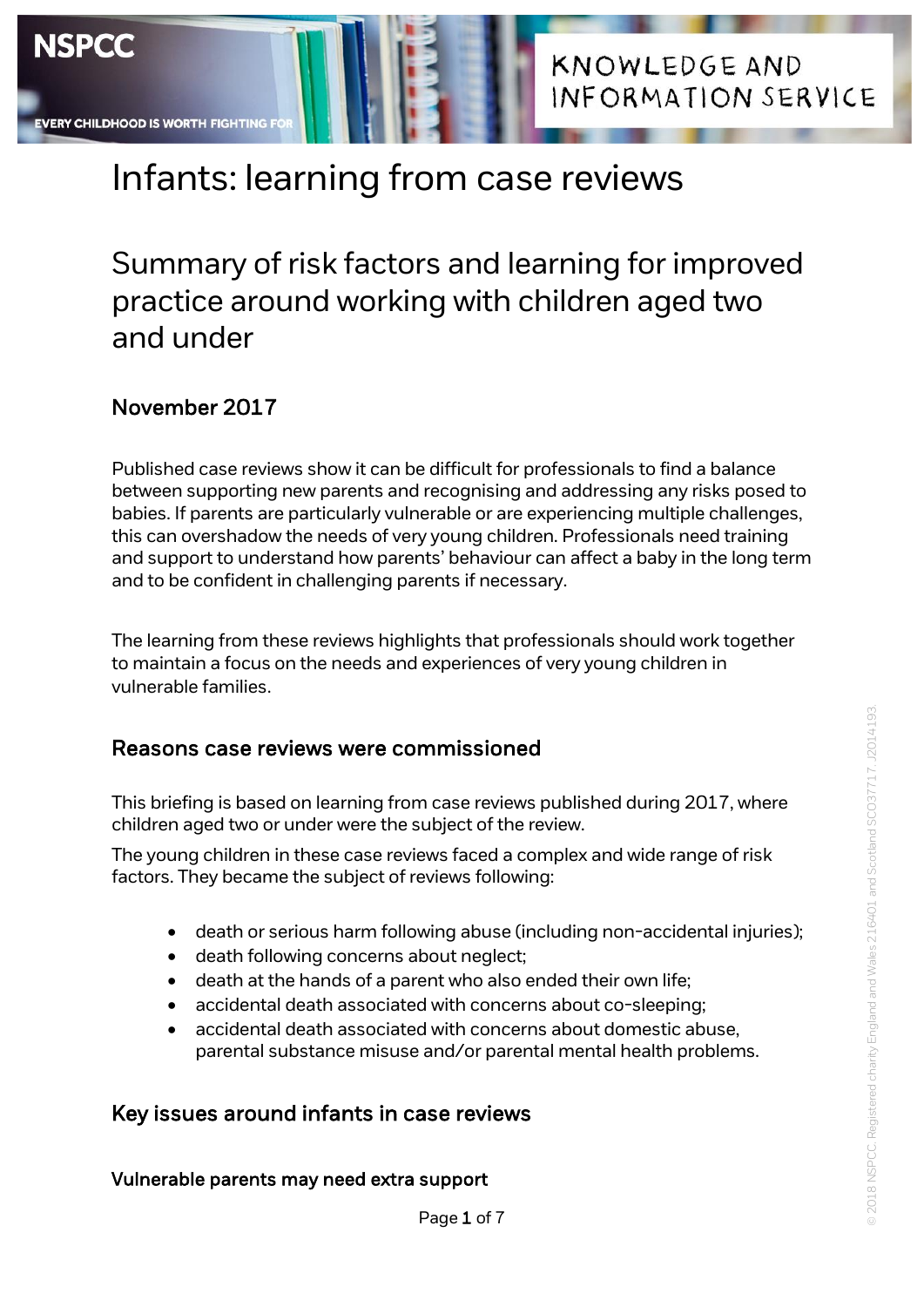

- Parents who may need extra support to care for their baby and keep them safe include:
	- parents with mental health problems;
	- parents with substance misuse problems:
	- young parents;

**NSPCC** 

**EVERY CHILDHOOD IS WORTH FIGHTING** 

- adults with learning disabilities;
- parents who have experienced abuse;
- women who asked for a termination during their pregnancy, if the procedure was not carried out (for example if the request was made too late).
- Parents who are in an abusive relationship may not realise they are being abused. As a result they may underestimate the effects on themselves and their baby, which can have an impact on their ability to keep their child safe.
- Domestic abuse poses a significant risk to a baby's wellbeing. Professionals do not always understand the dynamics of domestic abuse and how it affects very young children.
- Some vulnerable parents who are able to care for their baby with support from family members or professionals may not be able to sustain the level of care their child needs when they are on their own.
- Sometimes babies are not allocated a social work practitioner to assess their needs, because their parents are already known to services. This may mean that the baby's needs are overlooked.
- When providing holistic support to vulnerable families, professionals may focus on supporting parents and older siblings who are able to communicate their own needs. This can mean that safeguarding risks to babies in the family are not identified or prioritised.
- Sometimes professionals' commitment to working with and supporting parents means they don't arrange multi-agency meetings to discuss the case without parents present. This may mean risks aren't analysed thoroughly, individual practitioners lack professional support and there aren't enough opportunities for professionals to explore different opinions.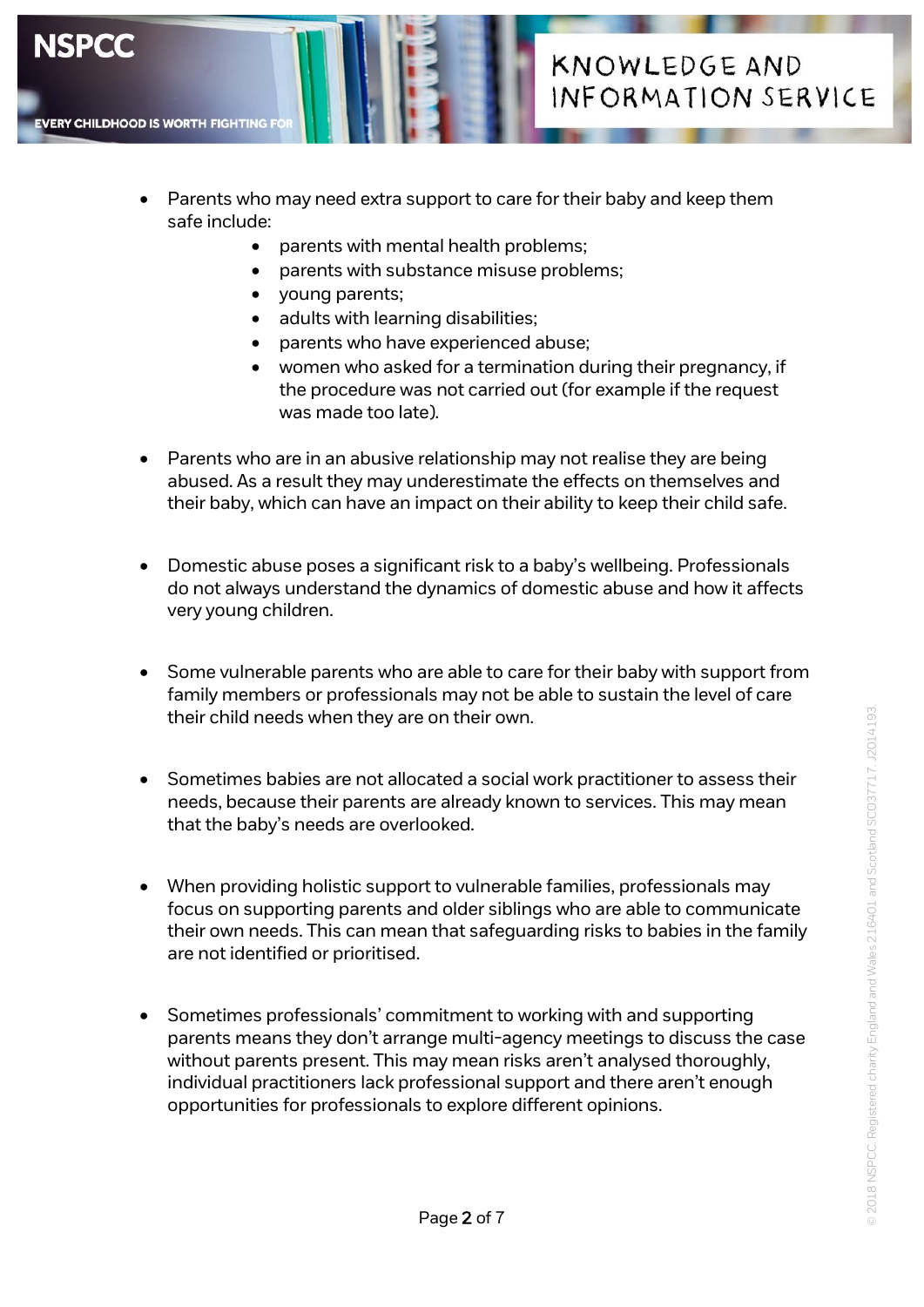

#### Premature babies may be more vulnerable to abuse and neglect

- Caring for a premature baby can be very difficult for parents and families to cope with. If the family is already experiencing problems, and/or if the parents have premature twins/a multiple birth, the risks to the baby/babies may increase.
- Premature babies may be born with disabilities or chronic health conditions which can be challenging for parents and carers to manage. Children with disabilities are more vulnerable to abuse and neglect.
- Professionals aren't always aware of signs that a parent is struggling to meet their premature baby's needs; for example if parents don't regularly visit the baby in hospital or bring the baby to medical appointments.
- Sometimes professionals use generic tools to assess whether a premature baby is thriving, rather than using tools which were specifically designed for premature babies. This can give an unrealistic view of a baby's progress and may mask areas of concern.

### Professional optimism may lead to risks being underestimated

- There can be a tendency to see the birth of a new baby as an opportunity for a fresh start. Sometimes this may hinder professionals from recognising preexisting patterns in parents' behaviour which pose a risk to the baby.
- Sometimes professionals may be reluctant to raise safeguarding concerns about families who have a new baby because they empathise with the parents and think they are doing their best.
- Some professionals may underestimate the impact of abuse and neglect on a baby. They may not understand how a child's experiences during their first few months of life can affect their future development.
- Sometimes professionals do not understand that levels of abuse and neglect can fluctuate. They may focus on small improvements rather than looking for recurring patterns.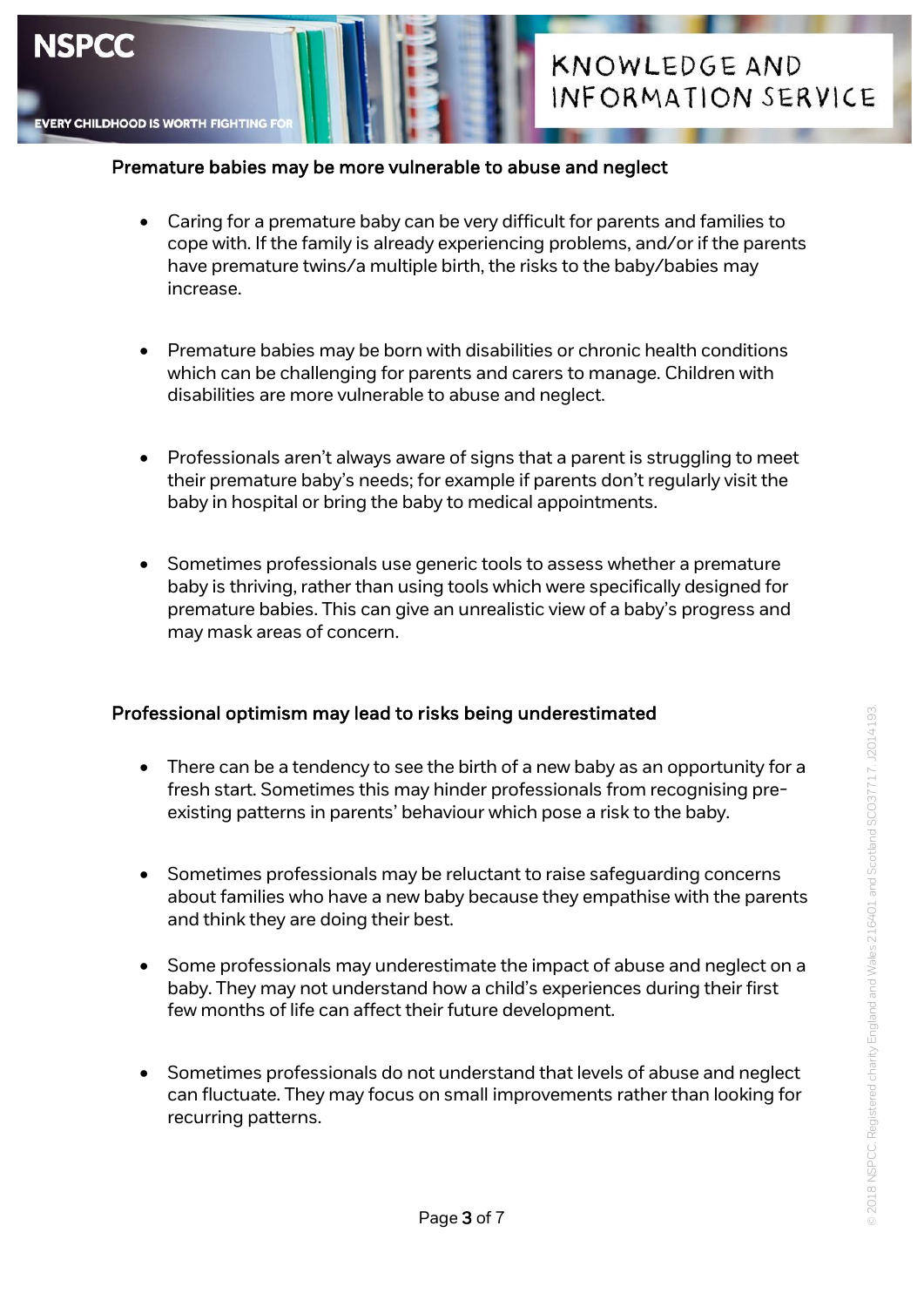

**EVERY CHILDHOOD IS WORTH FIGHTING F** 

# **KNOWLEDGE AND** INFORMATION SERVICE

- It can be challenging for professionals to find a balance between taking the time to build up a trusting relationship with parents and acting quickly to minimise potential harm to a baby. This is particularly the case with pre-birth assessments, when support needs to be put in place before the baby is born.
- Sometimes professionals are unable to see the parents interacting with their baby – for example if the baby is asleep during visits. This may lead to professionals accepting what parents tell them without evidence.

### Professionals need to engage with all the adults in a baby's life

- If professionals don't understand the role of all significant adults in a baby's life, they may make assumptions about how the baby is being cared for and by whom.
- Some professionals may prioritise working with one parent, which may mean the other parent isn't engaged or supported to develop a positive relationship with the baby.
- If professionals aren't engaged with all the adults in a baby's life, they may be less able to identify patterns of behaviour that could pose a risk to the baby's wellbeing.
- In cases where parents are separated and there are concerns about the mother's capacity to care for her baby, the father may be able to provide a safer home environment. Sometimes professionals do not fully investigate this.

### Learning for improving practice

### Assessing families with babies and/or very young children

- When carrying out assessments with families who have a baby or very young child:
	- ensure the assessment is child-focused and prioritises the needs of the child;
	- make an objective, evidence-based assessment of parenting capacity and capacity to change;
	- if parents are already receiving support, check whether parents are engaging with the service and changing their behaviour;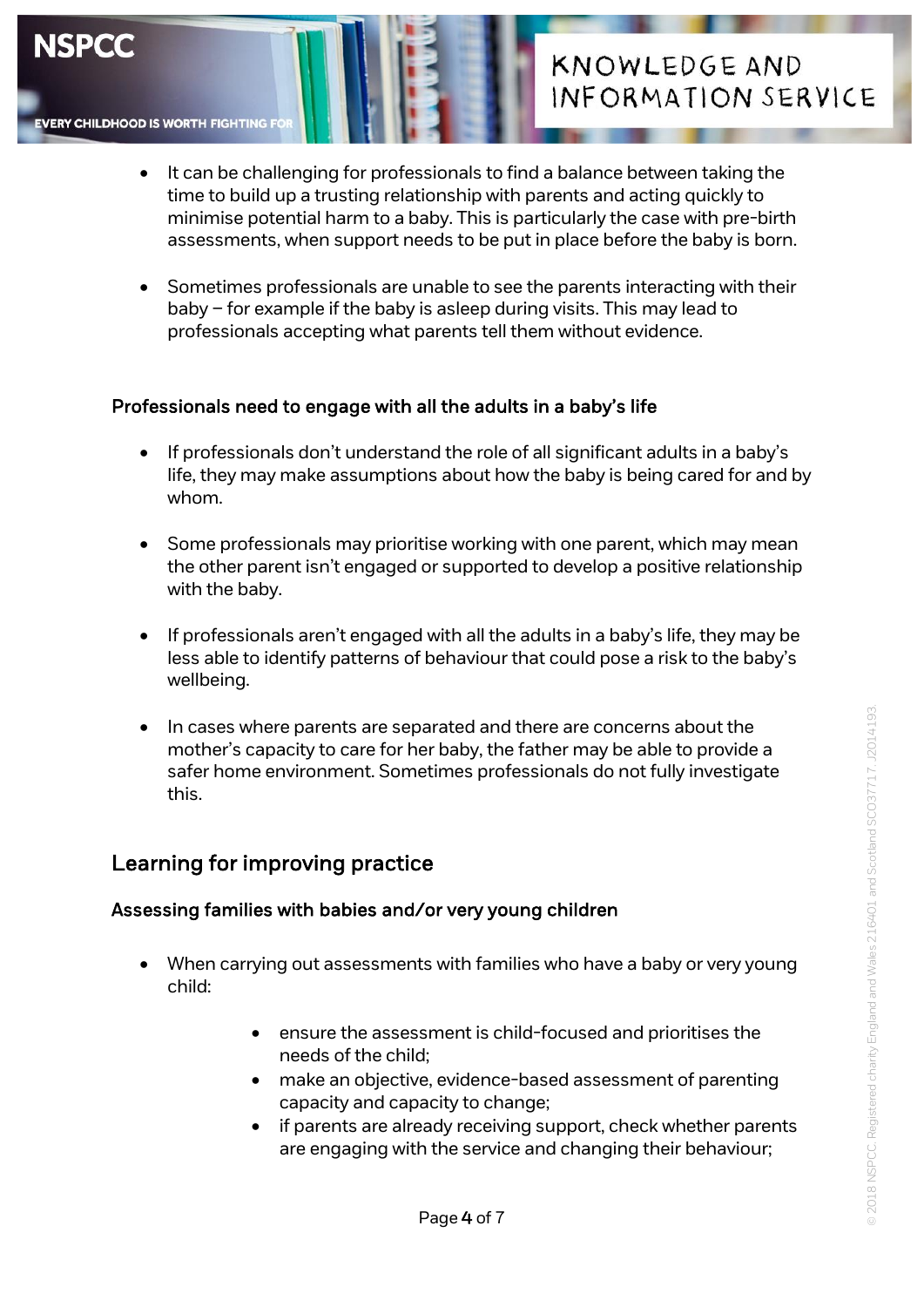

**EVERY CHILDHOOD IS WORTH FIGHTING I** 



- include an assessment of the parents' lifestyle and background, and understand the impact of this on the baby;
- consider all adults who are a part of the baby's life;
- assess how the baby interacts with their parents;
- have a multi-agency approach;
- consider whether safeguarding action is appropriate;
- look for and maximise opportunities for early intervention.
- Assessments should be ongoing so that any new risks to the child can be identified and responded to. Factors which might indicate new risks to an infant include:
	- an increase in substance misuse;
	- incidents of domestic abuse (particularly those which are reported to the police);
	- parents' mental health worsening;
	- parents' relationship ending or breaking down;
	- family members mistreating animals;
	- new adults becoming a part of the baby's life;
	- another pregnancy or a younger sibling being born;
	- moving to a new area.
- Carry out pre-birth assessments in good time to allow any intervention and further assessment to take place before the baby is born.

### Voice of the child

- Have a child-centred approach and focus on the baby's daily lived experience. If a child can't talk, indicators of their wellbeing include:
	- their bond with their parents/carers;
	- how they're dressed:
	- their demeanour and behaviour:
	- where they are positioned (for example, is the parent keeping them close by or are they being left in another room?);
	- the experiences of older siblings and any comments they may make about the way the baby is being cared for.
- Look beyond a baby's basic care needs and consider their emotional, psychological and/or therapeutic needs.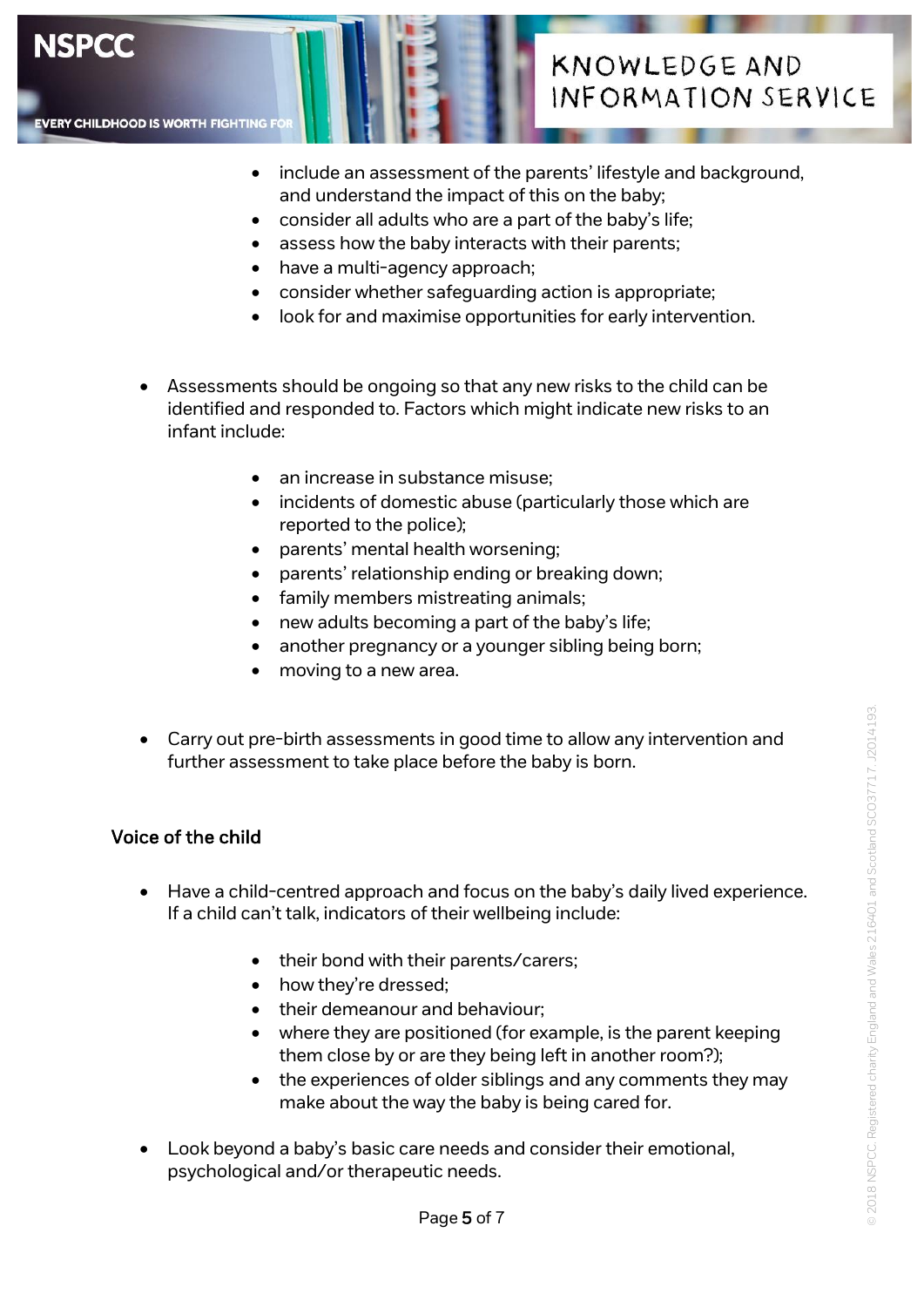

 Consider whether parents need to be supervised when spending time with their baby, for example if one parent has a history of violence.

**KNOWLEDGE AND** 

INFORMATION SERVICE

#### Working with Parents

- Understand how parents' behaviour can impact on their baby and know how to discuss concerning or unsafe behaviour with parents.
- Be curious about parental behaviour and identify any patterns which may pose a risk to the baby.
- Sensitively explore the reasons behind any specific parenting difficulties which arise as well as suggesting alternative solutions.
- Check that parents understand and are continuing to follow safety advice and guidance, for example about safe sleeping, bathing or keeping infants away from potential hazards.

#### Co-ordinated approach

- Anyone working with parents of very young children must be aware of their child protection responsibilities and know how to raise concerns.
- Children's services practitioners should always check the parents' history when working with a family and make contact with adult social care services as appropriate.
- Professionals should create a multi-disciplinary discharge plan for premature babies who have spent their first weeks in hospital. This should include provision for appropriate support and monitoring the family's progress.
- When working with colleagues from different agencies, professionals should use agreed terms with a commonly understood meaning – be aware that some terms have a different meaning in different settings and this can lead to misunderstandings about risk levels.
- All the professionals who are working with a family should meet regularly without parents present, to discuss any concerns and agree the next steps.